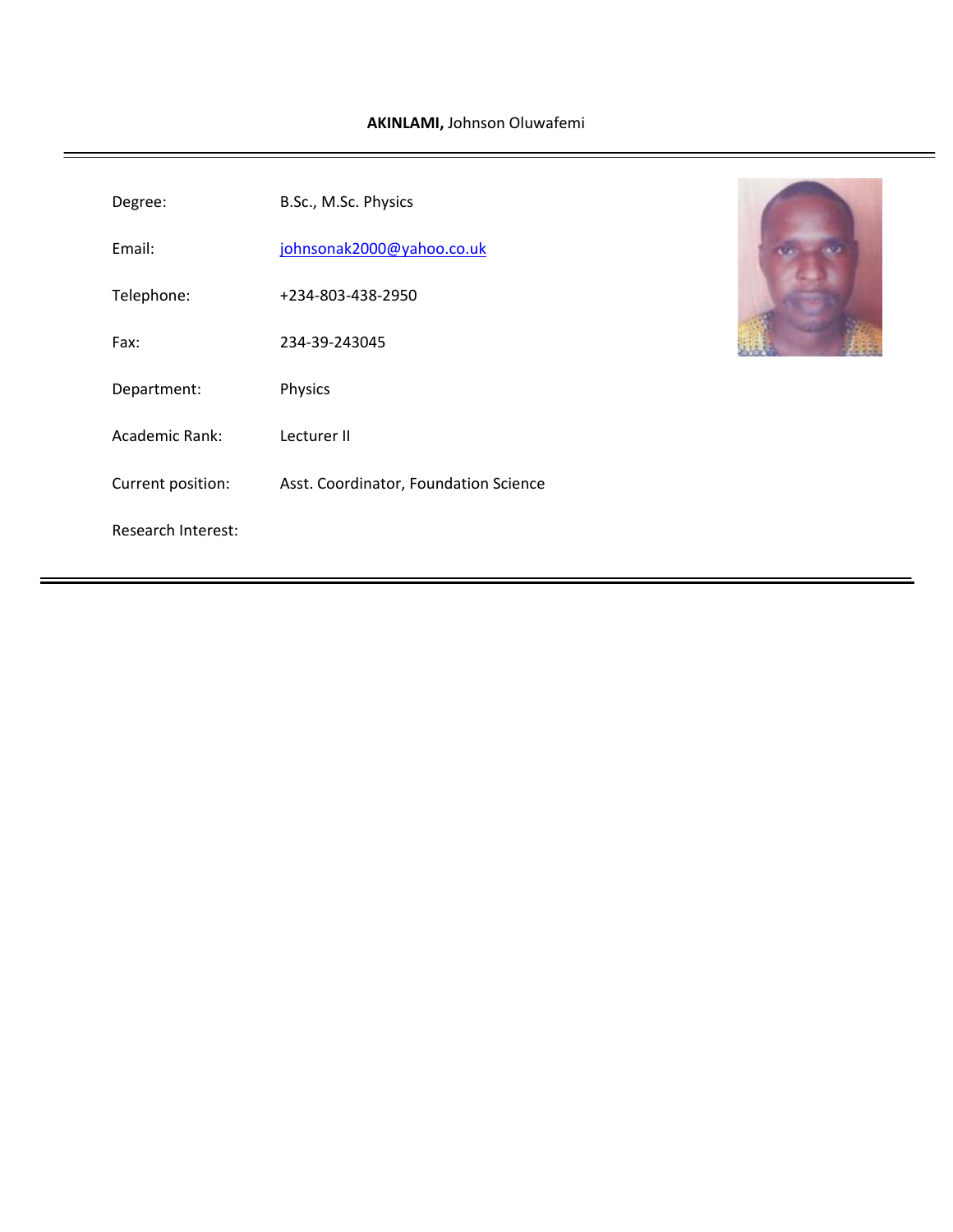### **DETAILED RESUME**

| <b>ACADEMIC DEGREES WITH DATE</b>      |                          |               |
|----------------------------------------|--------------------------|---------------|
| M.Sc. Physics (Theoretical),           | -                        | 2004          |
| B.Sc. (Hons) Physics,                  | $\overline{\phantom{0}}$ | 1999          |
|                                        |                          |               |
| <b>INSTITUTIONS ATTENDED WITH DATE</b> |                          |               |
| University of Ibadan, Ibadan, Nigeria. |                          | $2002 - 2004$ |
|                                        |                          |               |
| University of Ibadan, Ibadan, Nigeria. | $\overline{\phantom{0}}$ | 1994 - 1999   |

## **MEMBERSHIP OF PROFESSIONAL BODIES**

# **PRIZES, HONOURS, NATIONAL AND INTERNATIONAL RECOGNITIONS.**

- Letter of Commendation NYSC February 2000
- Letter of Commendation Department of Physics, UNAAB, November, 2007

### **COURSES TAUGHT**

## **(a) Undergraduate Teaching**

Foundation Science Programme FSP (Physics) ‐ University of Agriculture, Abeokuta, Nigeria. PHY 101, PHY102, FPH101 and FPH 102

Pre‐Degree (Physics) – University of Agriculture, Abeokuta, Nigeria.

## **100 – Level**

- (i) PHS 101 General Physics I
- (ii) PHS 106 Physics For Agric. And Biological Sciences Student II
- (iii) PHS 191 Physics Laboratory I
- (iv) PHS 192 Physics Laboratory II